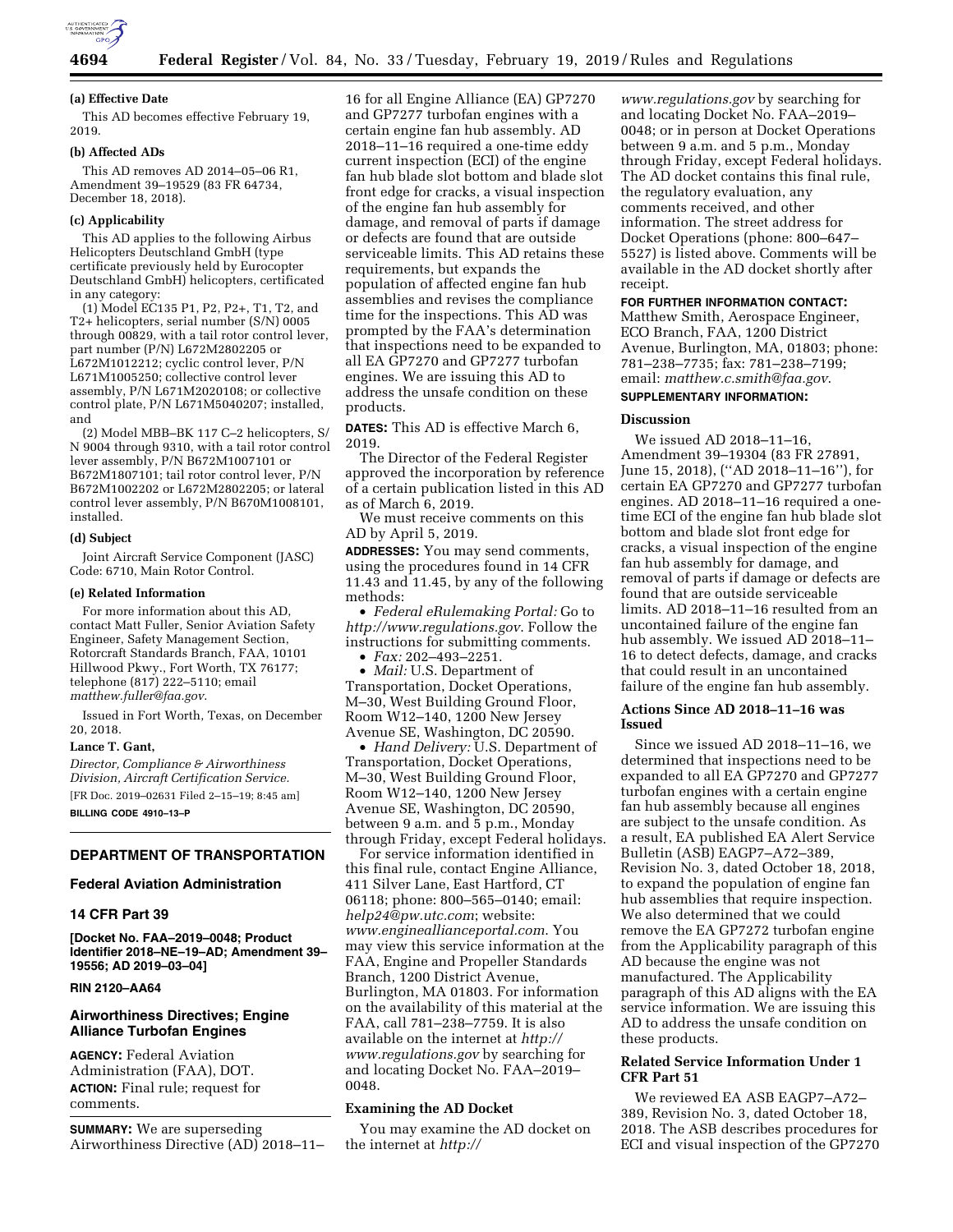and GP7277 engine fan hub assembly. This service information is reasonably available because the interested parties have access to it through their normal course of business or by the means identified in the **ADDRESSES** section.

#### **FAA's Determination**

We are issuing this AD because we evaluated all the relevant information and determined the unsafe condition described previously is likely to exist or develop in other products of the same type design.

### **AD Requirements**

This AD requires a one-time ECI of the GP7270 and GP7277 engine fan hub blade slot bottom and blade slot front edge for cracks, a visual inspection of the engine fan hub assembly for damage, and removal of the engine fan hub assembly if damage or defects are found that are outside of serviceable limits.

## **FAA's Justification and Determination of the Effective Date**

No domestic operators use this product. Therefore, we find good cause that notice and opportunity for prior public comment are unnecessary. In addition, for the reason stated above, we find that good cause exists for making this amendment effective in less than 30 days.

## **Comments Invited**

This AD is a final rule that involves requirements affecting flight safety, and we did not provide you with notice and an opportunity to provide your comments before it becomes effective. However, we invite you to send any written data, views, or arguments about this final rule. Send your comments to an address listed under the **ADDRESSES** section. Include the docket number FAA–2019–0048 and product identifier

2018–NE–19–AD at the beginning of your comments. We specifically invite comments on the overall regulatory, economic, environmental, and energy aspects of this final rule. We will consider all comments received by the closing date and may amend this final rule because of those comments.

We will post all comments we receive, without change, to *[http://](http://www.regulations.gov) [www.regulations.gov,](http://www.regulations.gov)* including any personal information you provide. We will also post a report summarizing each substantive verbal contact we receive about this final rule.

## **Costs of Compliance**

We estimate that this AD affects zero engines installed on airplanes of U.S. registry.

We estimate the following costs to comply with this AD:

#### ESTIMATED COSTS

| Action | Labor cost | Parts cost | Cost per<br>product | Cost on<br>U.S.<br>operators |
|--------|------------|------------|---------------------|------------------------------|
|        |            | \$0        | \$1.190             | \$0                          |

### **Authority for This Rulemaking**

Title 49 of the United States Code specifies the FAA's authority to issue rules on aviation safety. Subtitle I, Section 106, describes the authority of the FAA Administrator. Subtitle VII, Aviation Programs, describes in more detail the scope of the Agency's authority.

We are issuing this rulemaking under the authority described in Subtitle VII, Part A, Subpart III, Section 44701, ''General requirements.'' Under that section, Congress charges the FAA with promoting safe flight of civil aircraft in air commerce by prescribing regulations for practices, methods, and procedures the Administrator finds necessary for safety in air commerce. This regulation is within the scope of that authority because it addresses an unsafe condition that is likely to exist or develop on products identified in this rulemaking action.

This AD is issued in accordance with authority delegated by the Executive Director, Aircraft Certification Service, as authorized by FAA Order 8000.51C. In accordance with that order, issuance of ADs is normally a function of the Compliance and Airworthiness Division, but during this transition period, the Executive Director has delegated the authority to issue ADs applicable to engines, propellers, and

associated appliances to the Manager, Engine and Propeller Standards Branch, Policy and Innovation Division.

### **Regulatory Findings**

This AD will not have federalism implications under Executive Order 13132. This AD will not have a substantial direct effect on the States, on the relationship between the national government and the States, or on the distribution of power and responsibilities among the various levels of government.

For the reasons discussed above, I certify that this AD:

(1) Is not a ''significant regulatory action'' under Executive Order 12866,

(2) Is not a ''significant rule'' under DOT Regulatory Policies and Procedures (44 FR 11034, February 26, 1979),

(3) Will not affect intrastate aviation in Alaska, and

(4) Will not have a significant economic impact, positive or negative, on a substantial number of small entities under the criteria of the Regulatory Flexibility Act.

#### **List of Subjects in 14 CFR Part 39**

Air transportation, Aircraft, Aviation safety, Incorporation by reference, Safety.

### **Adoption of the Amendment**

Accordingly, under the authority delegated to me by the Administrator, the FAA amends part 39 of the Federal Aviation Regulations (14 CFR part 39) as follows:

## **PART 39—AIRWORTHINESS DIRECTIVES**

■ 1. The authority citation for part 39 continues to read as follows:

**Authority:** 49 U.S.C. 106(g), 40113, 44701.

#### **§ 39.13 [Amended]**

■ 2. The FAA amends § 39.13 by removing Airworthiness Directive (AD) 2018–11–16, Amendment 39–19304 (83 FR 27891, June 15, 2018) and adding the following new AD:

**2019–03–04 Engine Alliance:** Amendment 39–19556; Docket No. FAA–2019–0048; Product Identifier 2018–NE–19–AD.

### **(a) Effective Date**

This AD is effective March 6, 2019.

### **(b) Affected ADs**

This AD replaces AD 2018–11–16, Amendment 39–19304 (83 FR 27891, June 15, 2018).

## **(c) Applicability**

This AD applies to Engine Alliance (EA) GP7270 and GP7277 model turbofan engines with engine fan hub assembly, part number (P/N) 5760221 or P/N 5760321, installed.